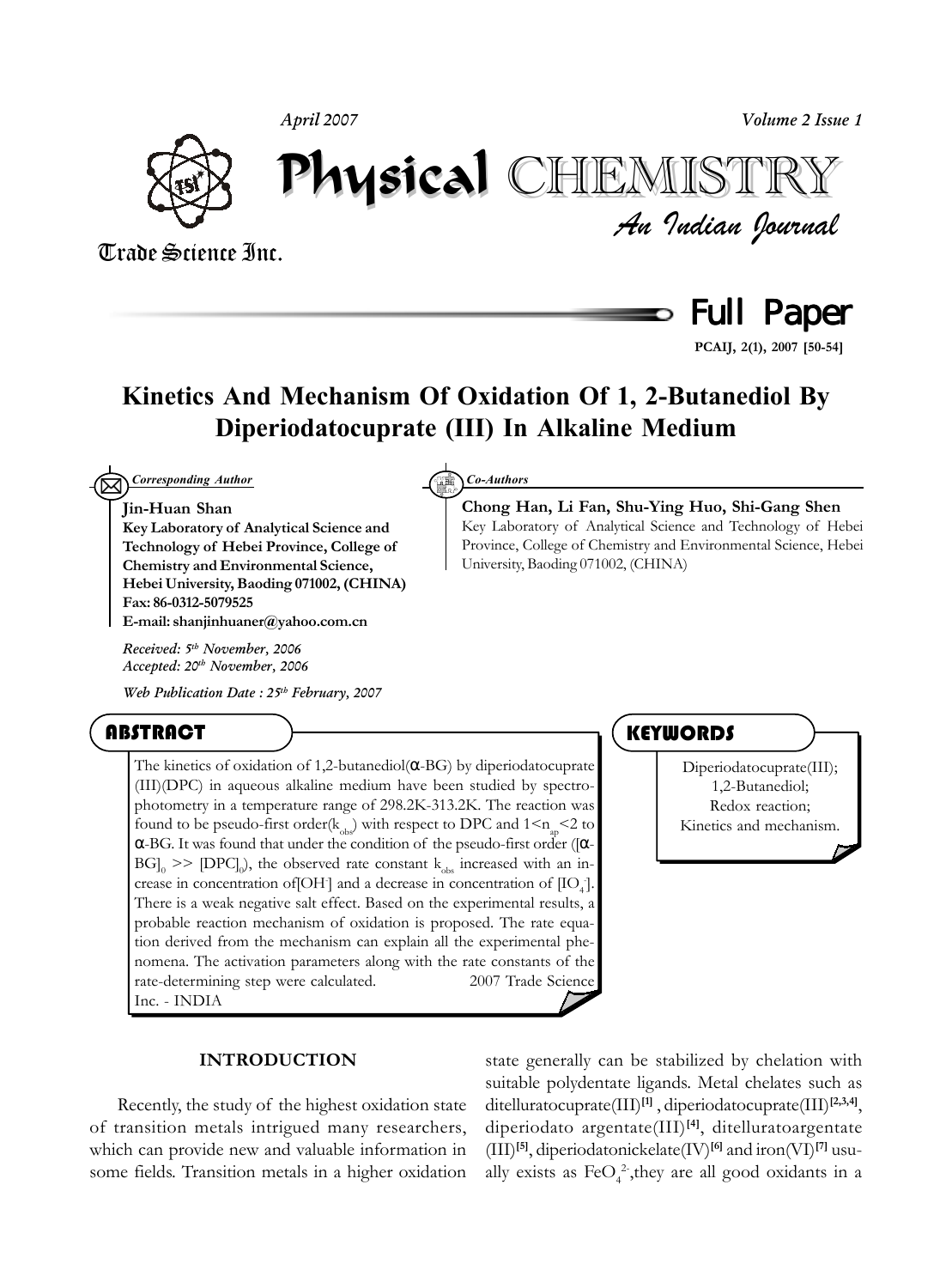Full Paper

medium with an appropriate pH value. The use of Cu(III) as an oxidation agent is also known in some sugars and organic acid qualitative analysis**[8]**. We have therefore studied the oxidation of  $\alpha$ -BG by DPC in alkaline medium in order to get an insight into the mechanism of oxidation of the substrates.

# **EXPERIMENTAL**

### **Reagents and instrumentation**

All reagents used such as  $K_2S_2O_8$ , CuSO<sub>4</sub>.5H<sub>2</sub>O, KIO<sub>4</sub>, KOH and  $\alpha$ -BG were of A.R. grade. The stock solution of DPC in a strong alkaline medium was prepared by the method given by literature**[4]**. All solutions were prepared with twice distilled water. Solution of DPC and α-BG were always freshly prepared before use. The ionic strength was maintained by adding  $\text{KNO}_3$  solution and the pH value was regulated with KOH solution. Measurements of the kinetics were performed using a UV-1900 spectrophotometer(Beijing) fitted with a 501 thermostat (±0.1ºC, Shanghai).

### **Kinetics measurements**

All kinetics measurements were carried out under pseudo-first order conditions. Solution(2mL) containing definite concentration of Cu(III), OH,  $IO_{4}$  and ionic strength and solution(2mL) of α-BG appropriate concentration were transferred separately to the upper and lower branch tubes of a  $\lambda$  type two-cell reactor. After it was thermally equilibrated at desired temperature in a thermobath, the two solutions were mixed well and immediately transferred into a 1 cm thick rectangular cell quartz in a constant temperature cell-holder( $\pm 0.1$ <sup>o</sup>C). The reaction process was monitored automatically by recording the disappearance of Cu(III) with time(t) at 415nm, and none of other reactants and products absorbed significantly at this wavelength. It is obtained about the dynamic information of the reaction system.

## **Product analysis and free radical detection**

Under the conditions employed, the oxidation product was identified as the corresponding aldehyde alcohol by spot test**[9]**.

Acrylamide was added under the protection of nitrogen atmosphere during the course of reaction. The appearance of white polyacrylamide was consistent with free radical intermediates in the oxidation by Cu(III) complexes. Blank experiments in reaction system gave no polymeric suspensions.

# **RESULTS AND DISCUSSION**

### **Evaluation of pseudo-first-order rate constants**

Under the condition of  $[\alpha\text{-}BG]_0 \gg [Cu(III)]_0$ , the plots of ln(A<sub>t</sub>-A∞) versus time t were linear(r=0.999) indicating that the reaction is first order with respect to Cu(III), where  $A_t$  and  $A\infty$  were the absorbance at time t and at infinite time respectively. The pseudofirst order rate constants,  $k_{obs}$ , were evaluated by the method of least squares. We used generally  $15A_{\rm t}$  values within three times half life period to calculate  $k_{obs}$ ,  $k_{obs}$  values were at least averaged values of three independent experiments and reproducibility is within  $±5%$ .

### **Rate dependence on [**α**-BG]**

At constant [Cu(III)], [OH],  $[IO_4]$ , and ionic strength  $\mu$  and temperature,  $k_{obs}$  values increase with the increase in $[\alpha$ -BG] and the order with respect to α-BG was found to be  $1 \le n_{\text{ap}} < 2$  (TABLE 1). The plot of  $[\alpha$ -BG]/ $k_{obs}$  versus 1/[ $\alpha$ -BG] was linear(r=0.999) (Figure 1).

**TABLE 1:** 10<sup>2</sup>k<sub>obs</sub> varying with different concentrations of **α-BG** at different temperatures

| ັບບວ                             |       |       |       |       |       |              |       |
|----------------------------------|-------|-------|-------|-------|-------|--------------|-------|
| $10^2$ C/mol·L <sup>-1</sup> T/K | 0.50  | 0.83  | 1.25  | 1.60  | 2.25  | $n_{\rm ap}$ |       |
| 298.2                            | 0.235 | 0.571 | 1.061 | 1.600 | 2.647 | 1.617        | 0.999 |
| 303.2                            | 0.430 | 0.977 | 1.850 | 2.635 | 4.300 | 1.541        | 0.999 |
| 308.2                            | 0.626 | 1.452 | 2.634 | 3.876 | 6.288 | 1.528        | 0.999 |
| 313.2                            | 0.952 | 2.128 | 3.841 | 5.425 | 8.674 | l.498        | 0.999 |

[Cu(III)]=1.49×10<sup>4</sup>mol·L<sup>-1</sup>, [IO<sub>4</sub>]=0.90×10<sup>-3</sup>mol·L<sup>-1</sup>, [OH<sup>-</sup>]=0.05 mol·L<sup>-1</sup>,  $\mu$ =0.10mol·L<sup>-1</sup>, n<sub>ap</sub> and r stand for slope and relative coefficient, respec**tively, of the plot of**  $\ln k_{obs}$  **vs**  $\ln[\alpha - BG]$ 

> Physical Physical CHEMISTRY *An Indian Journal*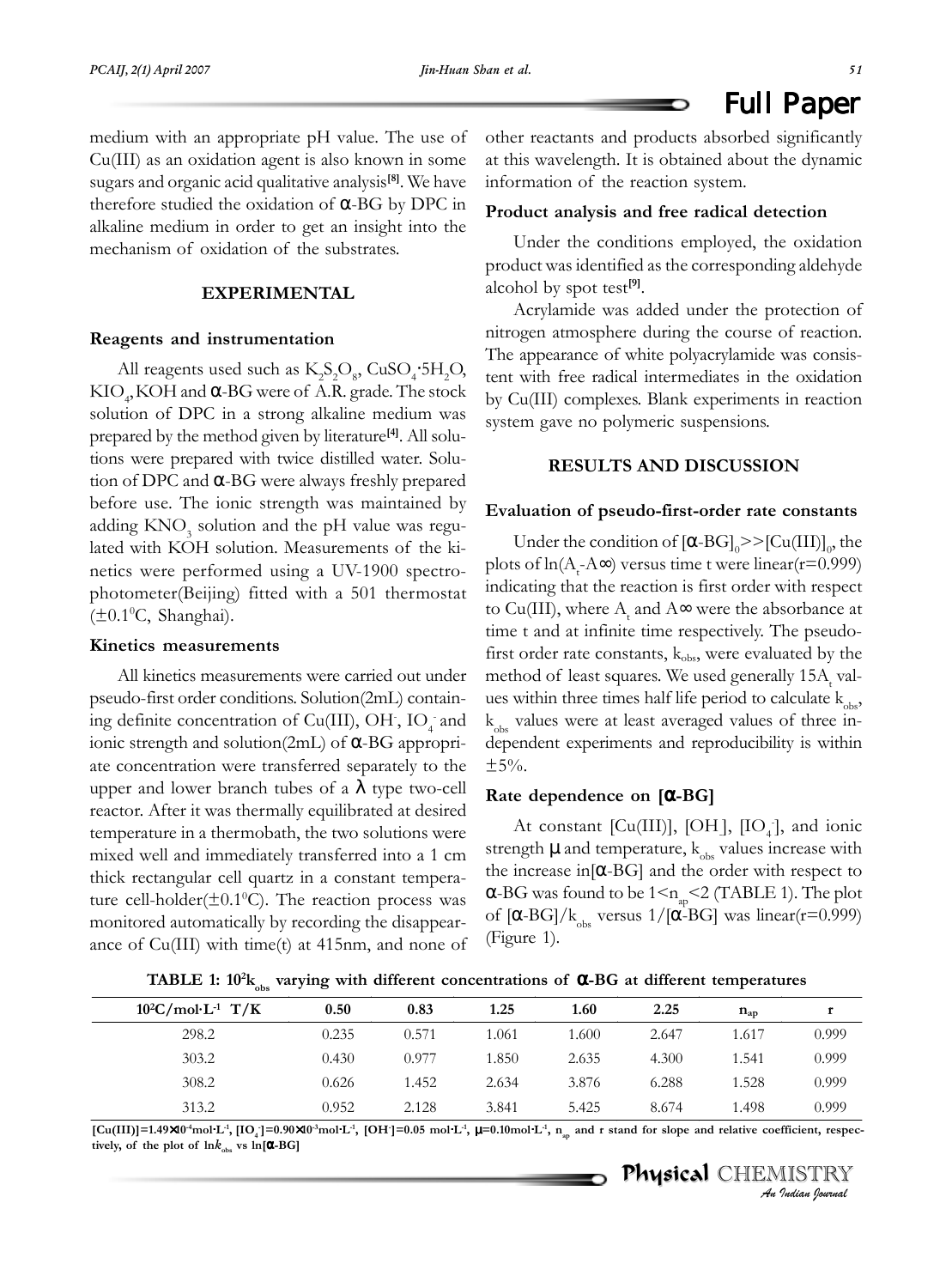# Full Paper



# **Rate dependence on [OH- ]**

At constant [Cu(III)], [ $\alpha$ -BG], [IO<sub>4</sub>], ionic strength  $\mu$  and temperature,  $k_{obs}$  values increase with the increasing concentration of [OH- ] and the order with respect to OH- was found to be fractional order (TABLE 2). were detected and the corresponding equilibrium con-

TABLE 2:  $10^{3}$ k<sub>obs</sub> varying with different concentra**tions of 102 [OH- ] at T=303.2K**

| $10^2$ [OH $\cdot$ ]/<br>$mol·L-1$         | 2.50  | 5.00 | 6.25 | 7.50                    | 10.00 |
|--------------------------------------------|-------|------|------|-------------------------|-------|
| $10^3 \text{k}_{\text{obs}}/\text{s}^{-1}$ | 0.720 |      |      | 1.317 1.601 1.939 2.699 |       |

**[Cu(III)]=1.49×10<sup>-4</sup>mol⋅L<sup>-1</sup>, [α-BG]=1.25×10<sup>-2</sup>mol⋅L<sup>-1</sup>, [IO<sub>4</sub>]=0.90×10<sup>-</sup> 3 mol**⋅**L-1,** µ**=0.10mol**⋅**L-1**

# **Rate dependence on [IO<sub>4</sub><sup>-</sup>]**

At fixed[Cu(III)], [OH], [α-BG], ionic strength μ and temperature,  $k_{obs}$  values decrease with the increasing concentration of  $[IO_4]$ . The plot of  $1/k_{obs}$ versus $[IO_4]$  was linear(r=0.999)(Figure 2).

# **Rate dependence on ionic Strength** µ

At fixed[Cu(III)], [ $\alpha$ -BG], [OH<sup>-</sup>], [IO<sub>4</sub><sup>-</sup>] and temperature,  $k_{obs}$  values decreased with the increase in ionic strength  $\mu$ (TABLE 3)., There is a weak negative salt effect**[10]**.

## **DISCUSSIONS**

In aqueous periodate solution equilibria (1)-(3)

*An Indian Journal* Physical Physical CHEMISTRY



**TABLE 3: 103 kobs varying with different ionic strength at T=303.2K**

| $\mu$ /mol·L <sup>-1</sup> | 0.10  | 0.20  | 0.30  | 0.40  | 0.50  |
|----------------------------|-------|-------|-------|-------|-------|
| $10^{3}k_{\rm obs}/s^{-1}$ | 3.377 | 2.406 | 2.249 | 2.154 | 2.102 |

**[Cu(III)]=1.49**×**10-4mol**⋅**L-1, [**α**-BG]=1.25**×**10-2mol**⋅**L-1, [OH- ]=0.05mol**⋅ **L-1, [IO4-]=0.90**×**10-3mol**⋅**L-1**

stants at 273.2K were determined by Aveston**[11]**.

$$
2IO4 + 2 OH — H2I2O10+ logβ1=15.05
$$
\n
$$
IO4 + OH + H2O — H3IO62 logβ2=6.21
$$
\n
$$
IO4 + 2 OH — H2IO63 logβ3=8.67
$$
\n(3)

The distribution of all species of periodate in aqueous alkaline solution can be calculated from equilibria(1)-(3). In the[OH- ] range used in this work the dimer and IO<sub>4</sub> species of periodate can be neglected. Neglecting the concentration of ligand dissociated from Cu(III) and the species of periodate other than  $H_2 IO_6^{3}$  and  $H_3 IO_6^{2}$ , Eq. (4) and (5) can be obtained from $(1)$ ,  $(2)$  and  $(3)$ :

$$
[H2IO03] = [\beta3×[OH]/(\beta2+ \beta3×[OH'])]×[IO4]ex=f([OH'])×[IO4]ex (4)[H3IO02] = [\beta2/(β2+ β3×[OH'])]×[IO4]ex (5)
$$

Here  $[IO_4]_{ex}$  represents the original overall entering periodate and equals approximately to the sum of  $[H_2IO_6^{3}]$  and  $[H_3IO_6^{2}].$ 

Calculated from(4) and (5), when  $[OH] = 0.025$ ~0.125mol⋅L<sup>-1</sup> the relationship between [H<sub>2</sub>IO<sub>6</sub><sup>3-</sup>],  $[H_3IO_6^2]$  and  $[IO_4]_{ex}$  as follow (TABLE 4)

K.B.Reddy, C.P.Murthy, T.N.Rao**[12,13]** and T.S.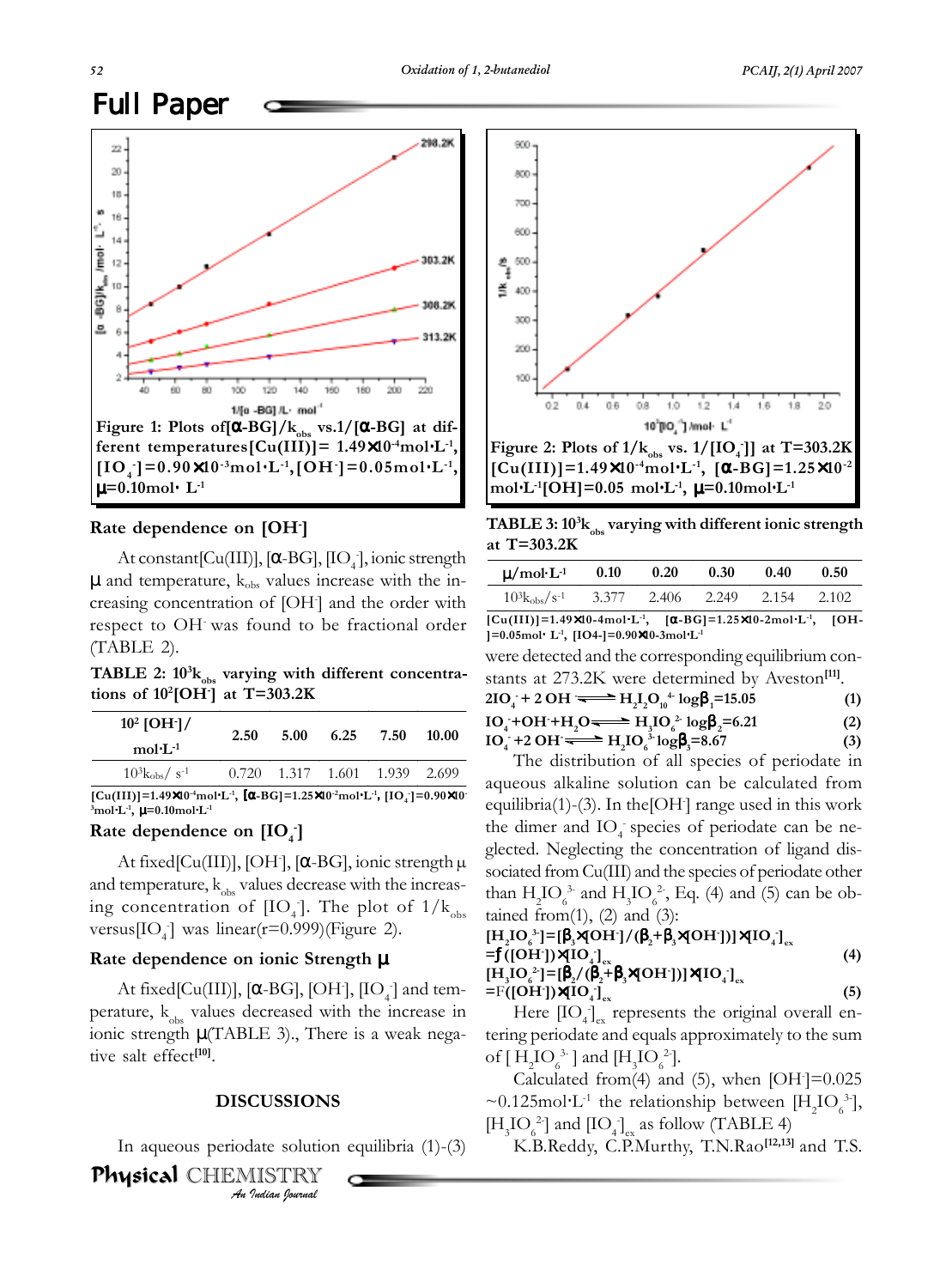| $10[OH^{-1} / \text{mol} \cdot \text{L}^{-1}$ 0.25 0.50 0.63 0.75 1.00 1.25 |                                     |  |  |                                     |
|-----------------------------------------------------------------------------|-------------------------------------|--|--|-------------------------------------|
| $[H_2IO_6{}^{3-}]/[IO_4{}^{1}]_{ex}$                                        | 0.878 0.935 0.948 0.956 0.966 0.973 |  |  |                                     |
| $[H_3IO_6^2]/[IO_4]_{ex}$                                                   |                                     |  |  | 0.122 0.065 0.052 0.044 0.034 0.027 |

Shi<sup>[14]</sup> were all considered that the main species of periodate in the reaction is  $\text{[Cu(OH)}_{2}\text{(H}_{3}\text{IO}_{o})_{2}]^{3}$ . Based on the above discussion, we come to a conclusion that when the main species of periodate is  $[Cu(OH)]$ <sub>2</sub>  $(H_2IO_0)_2]^5$ :

In view of the above discussion, a possible reaction mechanism was proposed:

$$
[Cu(OH)2(H2IO6)2]5 + OH-  $\leftarrow$ <sup>K<sub>1</sub></sup> [Cu(OH)<sub>2</sub>   
(HIO<sub>6</sub>)(H<sub>2</sub>IO<sub>6</sub>)]<sup>6</sup> + H<sub>2</sub> O DPC
$$
 (6)

$$
[Cu(OH)2(HIO6)(H2IO6)]6 \xrightarrow{K_2} [Cu(OH)2 (7)
$$
  
(HIO<sub>6</sub>)]<sup>3</sup> + H<sub>2</sub>IO<sub>6</sub><sup>3</sup>

$$
[Cu(OH)2(HIO6)]3 + CH3CH2CHOHCH2OH
$$
  

$$
\xleftarrow{K_3} [Cu(OH)2(HIO6)(\alpha - BG)]3 \alpha - BG
$$
 (8)

$$
[Cu(OH)2(HIO6)( $\alpha$ -BG)]<sup>3</sup> +  $\alpha$ -BG  $\rightarrow$  Cu(II)  
+( $\alpha$ -BG) CH<sub>3</sub>CH<sub>2</sub>CH(OH)CH(OH) $\dot{E}^{\text{slow}}$  (9)
$$

$$
\begin{array}{ll}\n\text{Cu} * (\text{III}) + \text{OH}^- & \xrightarrow{\text{fast}} \text{Cu}(\text{II}) + \alpha - \text{BG} + \text{CH}_3 \\
\text{CH}_2\text{CH}(\text{OH})\text{CHO} + \text{H}_2\text{O}\n\end{array} \tag{10}
$$

Here Cu\* (III) stand for any kind of form which Cu(III) existed in equilibrium. Subscripts T and e stand for total concentration and equilibrium concentration respectively. Reaction(9) was the rate determining step.

**( -BG)] e** α **(H**<sub>2</sub>**IO**<sub>6</sub>)]<sub>2</sub> -**e** + **[Cu(OH)**<sub>2</sub>(**HIO**<sub>6</sub>)]<sup>3</sup><sup>-</sup>**e** + **[Cu(OH)**<sub>2</sub>(**HIO**<sub>6</sub>)<br>( $\alpha$  - **B**C)<sup>13</sup>-<sup>0</sup>  $[Cu(III)]$ T =  $[Cu(OH)_2(H_2IO_6)_2]^5$ <sup>2</sup> **e** +  $[Cu(OH)_2(HIO_6)_2]$ 

$$
= \left(\frac{[H_2IO_6^{3-}]}{K_1K_2K_3[OH][\alpha-BG]} + \frac{[H_2IO_6^{3-}]}{K_2K_3[\alpha-BG]} + \frac{1}{K_2K_3[\alpha-BG]} + 1)[Cu(OH)_2(HIO_6)(\alpha-BG)]^{3-}e\right)
$$
(11)

$$
\therefore [Cu(OH)_2(HIO_6)(\alpha - BG)]^{3-}e =
$$
  
\n
$$
(\frac{K_1K_2K_3[OH][\alpha - BG]\bullet [Cu(III)]_T}{[H_2IO_6^{3-}] + K_1[H_2IO_6^{3-}][OH^-] + K_1K_2K_3[\alpha - BG]}
$$
(12)

$$
-d[Cu(III)T/dt = 2K[Cu(OH)2(HIO6)( $\alpha$ -BG)]<sup>3-</sup>[ $\alpha$ -BG
$$

$$
= \frac{2kK_1K_2K_3}{[OH^-][\alpha - BG]^2} \cdot [Cu(III)]_T = K_{obs}[Cu(III)]_T
$$
  
\n
$$
[H_2IO_6^{3-}] + K_1[OH^-]
$$
  
\n
$$
+ K_1K_2K_3[OH^-][\alpha - BG]
$$
\n(13)

# Full Paper

$$
\therefore K_{obs} = \frac{2kK_1K_2K_3[OH^-][\alpha - BG]^2}{[H_2IO_0^{3-}]+K_1[OH^-][H_2IO_0^{3-}]+K_1 \atop K_2[OH^-]+K_1K_2K_3[OH^-][\alpha - BG]} \tag{14}
$$

$$
\frac{[\alpha - BG]}{K_{obs}} = \frac{1}{2K} + \frac{[H_2IO_6^{3-}] + K_1[OH^-]}{2kK_1K_2K_3[OH^-][\alpha - BG]}
$$
(15)

$$
\frac{1}{K_{obs}} = \frac{1 + K_3 [\alpha - BG]}{2kK_3 [\alpha - BG]^2} + \frac{1 + K_1 [OH^-]}{2kK_1K_2} \bullet [H_2 IO_6^{3-}]
$$
  
\n
$$
\frac{K_3 [OH^-]}{[\alpha - BG]^2}
$$
 (16)

$$
\frac{1}{K_{obs}} = \frac{[H_2IO_6^{3-}]}{2kK_1K_2K_3} \cdot \frac{1}{[OH^-]} + \frac{K_1[H_2IO_6^{3-}]+K_1K_2}{2kK_1K_2K_3[\alpha - BG]^2}
$$
\n(17)

Substituting for Eq. $(4)$  into Eq. $(16)$  and  $(17)$ :

$$
\frac{1}{K_{obs}} = \frac{1 + K_3 [\alpha - BG]}{2kK_3 [\alpha - BG]^2} + \frac{f([OH^-])(1 + K_1[OH^-])}{2kK_1K_2K_3[OH^-][\alpha - BG]^2} \bullet (18)
$$

$$
\frac{1}{K_{obs}} = \frac{[IO_{4}^{3-}]_{ex}}{2kK_{1}K_{2}K_{3}[\alpha - BG]^{2}} \cdot \frac{f([OH^{-}])}{[OH]} + \frac{K_{1}[H_{2}IO_{6}^{3-}] + K_{1}K_{2} + K_{1}K_{2}K_{3}[\alpha - BG]}{2kK_{1}K_{2}K_{3}[\alpha - BG]^{2}}
$$
(19)

$$
\frac{1}{K_{obs}} = \frac{[IO_{4}^-]_{ex}}{2kK_{1}K_{2}K_{3}[\alpha - BG]^{2}} \cdot \frac{\phi([OH^-])}{[OH]} + K_{1}[H_{2}IO_{6}^{3-}] + K_{1}K_{2} + K_{1}K_{2}K_{3}[\alpha - BG]}{2kK_{1}K_{2}K_{3}[\alpha - BG]^{2}}
$$
(20)

Eq. (13) and (14) show that first order dependence in DPC and  $1 \leq n_{ap} \leq 2$  in  $\alpha$ -BG. From the Eq. (15) we could see that the plots of  $\left[\alpha-\text{BG}\right]/\text{k}_{obs}$  versus  $1/[\alpha-\text{G}(\alpha)]$ BG] should be linear with positive intercept, from their intercepts the rate-determining step constants(k) was evaluated, then the activation energy and thermodynamic parameters( $t = 25$ °C) were evaluated by the previously published method  $[15]$  (TABLE 5). Eq. (18) suggests that the plots of  $1/k_{obs}$  versus $[IO_{4}]_{ex}$ should be linear and eq.(19) suggests that the plots of 1/k $_{\rm obs}$  versus  $f({\rm [OH^{\textstyle{\cdot}}]})/{\rm [OH^{\textstyle{\cdot}}]}$  should also be linear(Figure 3), it is in accord with the result of the experiment. If the main species of periodate is[Cu(OH)<sub>2</sub>(H<sub>3</sub>IO<sub>0</sub>)<sub>2</sub>]<sup>3</sup>, eq (20) suggests that the plot of 1/k $_{\rm obs}$ versus  $\Phi({\rm [OH]})/{\rm [OH]}$  was a liner, it is different from the result of the experiment, so we trend

> Physical Physical CHEMISTRY *An Indian Journal*